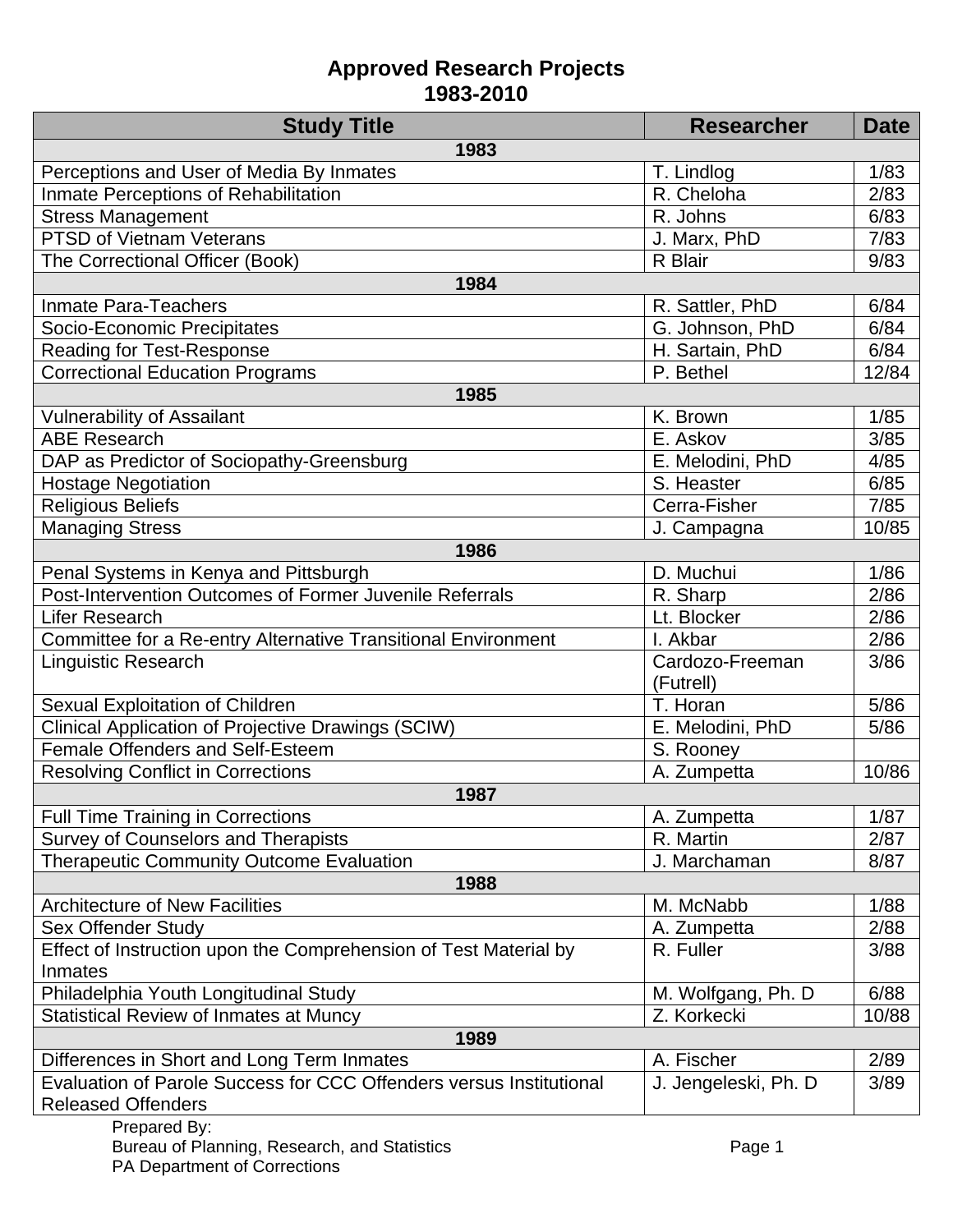| <b>Study Title</b>                                                              | <b>Researcher</b>  | <b>Date</b> |
|---------------------------------------------------------------------------------|--------------------|-------------|
| Drug Treatment program Process Evaluation                                       | J. Ramirez, PhD    | 3/89        |
| Services to Assist Incarcerated Mothers                                         | S. Giles           | 6/89        |
| <b>Treatment of Male Correctional Officers in Female Institutions</b>           | L. Goodstein, PhD  | 6/89        |
| <b>Assessment of Offender Visitation Practices</b>                              | S. Thornsley       | 7/89        |
| Muncy Methodological Inquiry                                                    | D. Paroli          | 9/89        |
| Correctional Education: Vocational and Educational Curriculum                   | P. Livingston      | 9/89        |
| Development                                                                     |                    |             |
| 1990                                                                            |                    |             |
| Role of Mentors in Management Development of Correctional<br>Personnel          | M. Cavanaugh       | 4/90        |
| Attitudes About AIDS Among Offenders at SCI Cresson                             | C. Zimmerman       | 4/90        |
| Assessment of K-9 Teams in Correctional Settings                                | J. Allen           | 5/90        |
| <b>Prediction of Dangerousness</b>                                              | Mulvey, PhD        | 6/90        |
| <b>Survey of Female Offenders</b>                                               | C. Levisky         | 6/90        |
| Mental Health and Deviant Behavior Among Offender Population                    | K. Kaiser          | 6/90        |
| 1991                                                                            |                    |             |
| Review of Budgetary Resources for AIDS Treatment                                | J. Shaffer         | 4/91        |
| Life Stress, Social Support, and Maternal-Fetal Attachment in                   | A. Kaminer         | 6/91        |
| Incarcerated Pregnant Women and Non-Incarcerated Pregnant Women                 |                    |             |
| Videotaping of Jewish Congregation at SCI Graterford                            | N. Hofshi          | 6/91        |
| Hostage-Taking at SCI Camp Hill                                                 | W. Nagurny         | 6/91        |
| Characteristics of Lifers Who Receive Executive Clemency                        | M. Vaccarello      | 7/91        |
| High-Risk Behavior Among HIV Positive Inmates at SCI Graterford                 | M. McCusker        | 7/91        |
| Post Traumatic Stress Disorder Among Vietnam Veterans                           | J. Ream            | 9/91        |
| <b>Staff Victimization Survey</b>                                               | W. Parsonage       | 9/91        |
| Genetic Aspects of Schizophrenia (National Institute of Mental Health<br>Grant) | D. Levinson, M.D.  | 10/91       |
| 1992                                                                            |                    |             |
| Family Origin Correlates with Early Onset Addiction                             | M. Martin          | 2/92        |
| Life Stress, Social Support, and Maternal-Fetal Attachment in                   | A. Kaminer         | 2/92        |
| Incarcerated Pregnant Women and Non-Incarcerated Pregnant Women                 |                    |             |
| <b>Reading Skills for Correctional Institutions</b>                             | S. Rebeck          | 2/92        |
| <b>Victim Blame</b>                                                             | K. Kormas          | 2/92        |
| Literacy Survey (U.S. Department of Education)                                  | J. McLean          | 3/92        |
| Study of the Recidivism Rate of the Sex Offender Program at                     | B. Johnson         | 3/92        |
| <b>SCI-Rockview</b>                                                             |                    |             |
| 1984 National Alcohol Survey Follow-up                                          | D. Harenza         | 3/92        |
| The Effectiveness of Community Service Centers in Pennsylvania                  | J. Jengelseki      | 3/92        |
| Sub Rosa Economy within the American Prison System                              | L. Szykman         | 3/92        |
| Increase of Adolescent Female Involvement in Violent Crime                      | C. Stafford        | 3/92        |
| <b>Inmate Attitudes Towards Treatment</b>                                       | D. Ort             | 4/92        |
| Identifying the Continuing Education Needs of Correctional<br>Administrators    | <b>B.</b> Whitmore | 5/92        |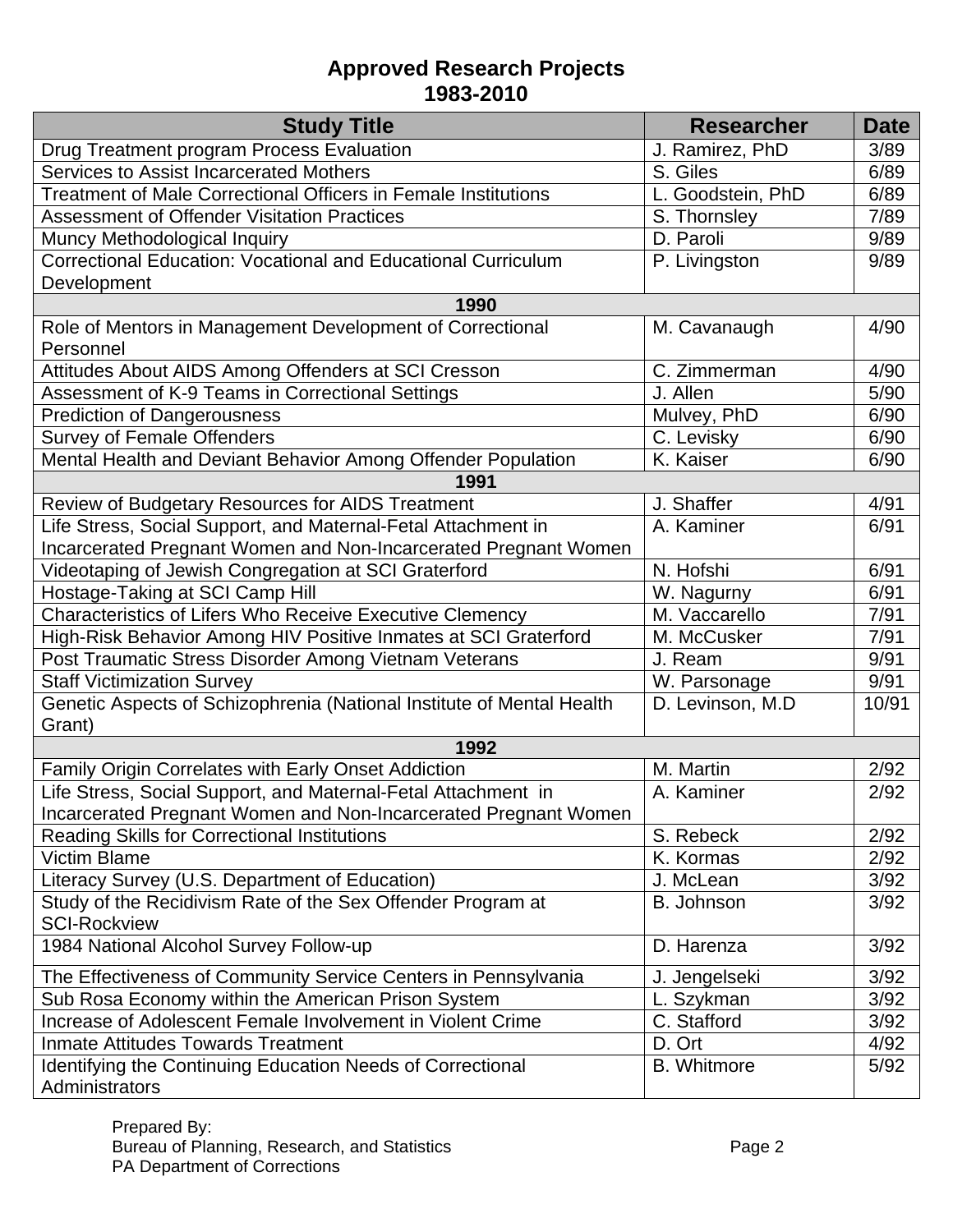| <b>Study Title</b>                                                     | <b>Researcher</b>  | <b>Date</b> |
|------------------------------------------------------------------------|--------------------|-------------|
| Exploratory Survey of Chronic Stress in Correctional Officers          | J. Campagna        | 7/92        |
| Model Transition Program for Individuals with Learning Disabilities in | A. Gajar           | 8/92        |
| <b>Correctional Institutions</b>                                       |                    |             |
| <b>Alcohol and Violence</b>                                            | L. Bernstein       | 9/92        |
| Training Assessment (National Academy of Corrections)                  | D. Carter          | 9/92        |
| <b>Mennonite Caregivers</b>                                            | S. Gollner-Brest   | 10/92       |
| Inmates with Suicidal Tendencies (Western Psychiatric Institute)       | D. Abbondanza      | 12/92       |
| Philadelphia General Hospital Men's Study                              | J. Seigel          | 12/92       |
| 1993                                                                   |                    |             |
| From the Heart: Desktop Publishing in a Second Language                | N. Coleman         | 3/93        |
| Rape Classification                                                    | R. Prentkly        | 4/93        |
| <b>AIDS/HIV Questionnaire</b>                                          | S. McAndrew        | 4/93        |
| Male Involvement Project                                               | J. Bressler        | 4/93        |
| <b>AIDS Education</b>                                                  | R. Martin          | 7/93        |
| <b>Female Child Molesters</b>                                          | A. Green           | 7/93        |
| <b>Sports and Addiction Recovery</b>                                   | J. Leidig          | 10/93       |
| Differences in Self-Esteem and Hostility Among Violent and Non-Violent | J. McKinney        | 11/93       |
| <b>Criminal Offenders</b>                                              |                    |             |
| Exploration of Facet of the Court Administration System with Inmates   | A. J. Himmelsbach  | 11/93       |
| 1994                                                                   |                    |             |
| <b>Reasons for Recidivism</b>                                          | <b>B.</b> Peterson | 1/94        |
| National Health Study, Research Triangle Institute, SCI-Greensburg     | A. Chipoletti      | 1/94        |
|                                                                        | P. Hawkins         |             |
| Inmate Needs Assessment, I.U.P Criminology Dept., SCI-Cresson          | Hanraha            | 2/94        |
|                                                                        | Gido               |             |
| National Survey of Families & Households, Temple University Institute  | L. Famularo        | 3/94        |
| for Survey Research                                                    |                    |             |
| NIJ Interview, Michigan State University                               | M. Morase          | 4/94        |
| Hamot Medical Center Sex Offender Research                             | P. Kuhn            | 4/94        |
| Characteristics of Inmates and their Family Relationships              | N. Pfundt          | 4/94        |
| The Effectiveness of Aftercare Treatments with Parolees                | M. Rutherford      | 4/94        |
| Needs of Female Offenders with Dependent Children                      | E. Powell          | 7/94        |
| Abused Women Who Have Murdered                                         | V. Friedman        | 8/94        |
| <b>Abused Female Offenders</b>                                         | P. Twiss           | 8/94        |
|                                                                        | J. Shives          |             |
| Assessment of Offender Childhoods                                      | J. Phelan          | 8/94        |
|                                                                        | M. Preston         |             |
| <b>Decision Making Process in Prisons</b>                              | R. Anding          | 9/94        |
| <b>Female Sex Offenders</b>                                            | H. Woodring        | 10/94       |
| Evaluation and Strategic Plan for Graterford VORP                      | H. Mika            | 11/94       |
| 1995                                                                   |                    |             |
| Assessment of HIV Prevention and Readiness                             | S. Moore           | 3/95        |
| Survey of Correctional Officer Attitudes Toward Rehabilitation         | K. Pohlidal        | 3/95        |
| Needs Assessment: Parenting Education Program                          | L. Chismar         | 3/95        |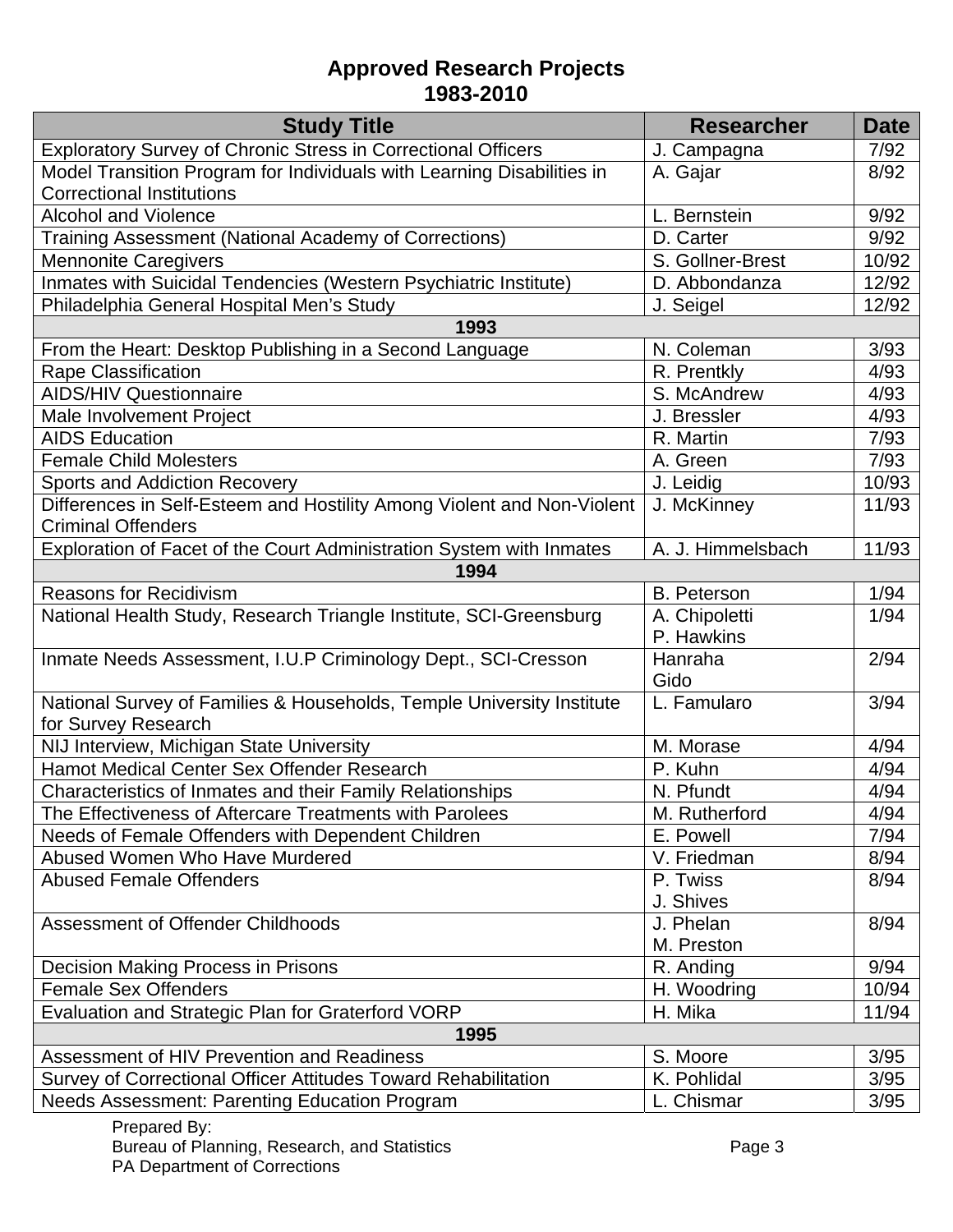| Prison Violence as Perceived by Female Offenders<br>P. Drack-Billinger                              | 7/95  |
|-----------------------------------------------------------------------------------------------------|-------|
|                                                                                                     |       |
| <b>Effects of Unit Management</b><br>M. Williams                                                    | 8/95  |
| Neuropsychological Deficits in Violent vs. Non-Violent Sex Offenders<br>J. Marshall                 | 9/95  |
| Medical and Psychiatric Protocol<br>R. Eisler                                                       | 9/95  |
| Female Offenders: Family Influences, Lifestyle Practices and Parenting<br>D. Brunner                | 9/95  |
| <b>Behaviors</b>                                                                                    |       |
| The Impact of Selected Literature on Inmates<br>L. Gelzer                                           | 10/95 |
| Incarcerated Mothers' Views About Separation from their Children<br>J. Law                          | 11/95 |
| Participation in College Programs and Inmate Behavior<br>E. Bossart                                 | 11/95 |
| Psychological Reactance and Motivation Disorder<br><b>B.</b> Parker                                 | 11/95 |
| 1996                                                                                                |       |
| Comparison of Dissociation Levels in Fixated and Regressed Child<br>M. Britt                        | 2/96  |
| <b>Molesters</b>                                                                                    |       |
| <b>Childhood Aggression and Adult Criminality</b><br>T. Marcin                                      | 3/96  |
| Photographic Portraits of Female Minimum Security Inmates<br>K. Kowalski                            | 3/96  |
| Sexual Abuse and Dissociation in a State Prison Population<br><b>B.</b> Redondo                     | 4/96  |
| Methods of Gathering Information on Correctional Education<br>R. Kirshtein                          | 5/96  |
| Needs Assessment of Offenders in a Drug and Alcohol Program<br>J. Martinez                          | 9/96  |
| Life on the Installment Plan: Careers in Corrections<br>J. Shaffer                                  | 11/96 |
| 1997                                                                                                |       |
| <b>Needs Assessment: HIV/AIDS Education</b><br>C. Chambliss                                         | 1/97  |
| Relationship Between Significant Demographic Variables and Sexual<br>K. Milles                      | 1/97  |
| Abuse                                                                                               |       |
| Impact of Child Development Course on Inmates' Views About Child<br>C. Bucell                       | 2/97  |
| Rearing                                                                                             |       |
| An Assessment of Post-Release Outcomes<br><b>Kintock Group</b>                                      | 6/97  |
| Development of a Cognitive-Behavioral Model of Treatment- Sex<br>C. Maguth-Nezu<br><b>Offenders</b> | 7/97  |
| C. O'Brian<br>Use of Naltrexone to Treat Narcotic Addiction                                         | 7/97  |
| Sex Offenders in SCI- Retreat's New Therapeutic Community<br>S. Bonshock                            | 10/97 |
| <b>NDRI</b><br><b>Cigarette Smoking in Prisons</b>                                                  | 10/97 |
| Attitudes and Perceptions of Female Corrections Officers<br>D. Beichner                             | 12/97 |
| <b>HIV Infection Control</b><br>K. Miller                                                           | 12/97 |
| <b>Follower Validation Tool</b><br>T. S. Pittman                                                    | 12/97 |
| 1998                                                                                                |       |
| Economic Impact Assessment Study of SCI-Pine Grove<br>R. Martin                                     | 1/98  |
| Community Impact Assessment for SCI Pine Grove - Attitudes and<br>R. Martin                         | 1/98  |
| Perceptions                                                                                         |       |
| Program Evaluation for SCI- Pine Grove: First Year Activities<br>C. Zimmerman                       | 1/98  |
| C. Zimmerman<br>Inmate Life Histories Project                                                       | 2/98  |
| <b>HIV Infection Locus of Control</b><br>K. Miller                                                  | 3/98  |
| C. Nath<br><b>Literacy Assessment of Diabetics</b>                                                  | 4/98  |
| Adult Offending: Psychological & Sociological Perspectives<br>M. Marcus                             | 4/98  |
| Long Term Care Study<br>C. Marra                                                                    | 5/98  |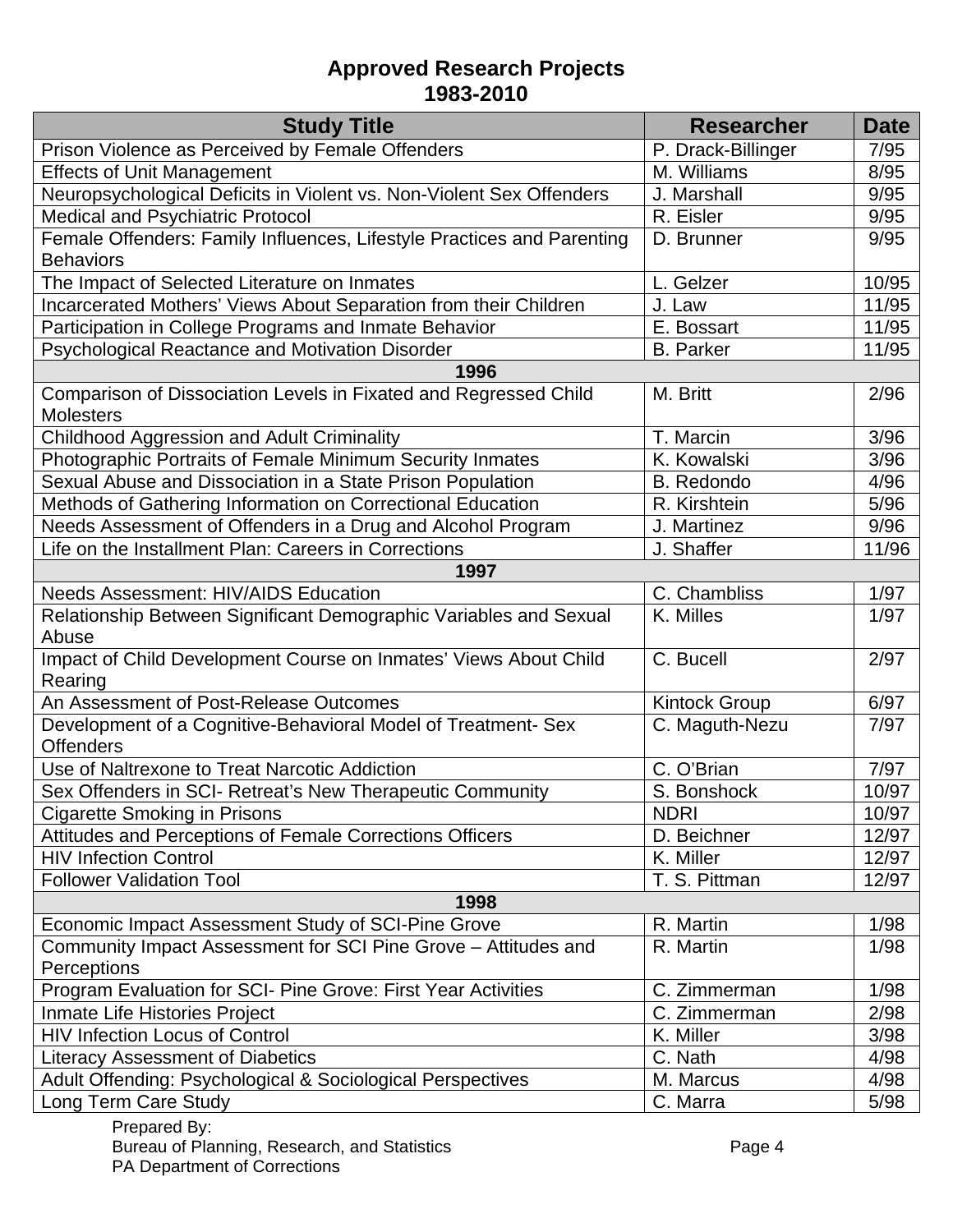| <b>Study Title</b>                                                     | <b>Researcher</b>   | <b>Date</b> |
|------------------------------------------------------------------------|---------------------|-------------|
| Kintock Group Employment Resource Center Outcome Study                 | J. Jengeleski       | 7/98        |
| <b>Inmate Program Participation- Muncy</b>                             | M. Silberman        | 9/98        |
| <b>DATS Training Study</b>                                             | D. Brooks           | 10/98       |
| <b>HIV Education Study</b>                                             | S. Moore            | 11/98       |
| <b>SAVE Evaluation</b>                                                 | Eagleville Hospital | 11/98       |
| 1999                                                                   |                     |             |
| <b>Corrections Industries Evaluability Assessment</b>                  | R. Gido             | 1/99        |
| <b>Volunteers of America Study</b>                                     | D. Lombardo         | 1/99        |
| Pittsburgh Youth Collaborative                                         | E. Mulvey           | 2/99        |
| <b>Familial Pathways to Early Onset Suicide</b>                        | D. Brent            | 2/99        |
| <b>Cambridge Springs Peer Counselors</b>                               | S. Covington        | 3/99        |
| <b>Truth-in-Sentencing Impact Study</b>                                | W. Sabol            | 4/99        |
| <b>Typology of Female Murderers</b>                                    | M. Puzzanchera      | 4/99        |
| <b>Birth Order, Narcissism and Criminality</b>                         | L. Zadzilko         | 4/99        |
| Inmate Interview Project on Recidivism                                 | C. Zimmerman        | 7/99        |
| Process Evaluation of Long Distance Dads Program                       | K. Skarupski        | 8/99        |
| Process Evaluation of Cambridge Springs TC                             | B. Bloom            | 8/99        |
| Transfer of Young Adult Offenders to Adult System                      | D. O'Connell        | 8/99        |
| Inmate Perceptions of Recidivism                                       | K. Watson           | 8/99        |
| Sex Offender Denial Study                                              | L. McDonald         | 10/99       |
| <b>Fingerprinting Drug Testing Study</b>                               | M. Buchanan         | 10/99       |
| 2000                                                                   |                     |             |
| Exploration of Sexual Risk Behaviors in Adolescent Population          | H. Moore            | 2/00        |
| Multi-Dimensional Comparative Analysis of Young Sex Offenders          | N. Yakovich         | 2/00        |
| Violent Encounters: Law Enforcement Officers Killed and Assaulted      | A. Pinizzotto (FBI) | 2/00        |
| Childhood Maltreatment, Drugs and Crime Among Offenders                | S. Crimmins         | 4/00        |
| <b>Boot Camp Graduate Survey</b>                                       | C. Kempinen         | 5/00        |
|                                                                        | (Sentencing         |             |
|                                                                        | Commission)         |             |
| Psychopathy and Comprehension of Emotion in Inmates                    | W. Hanna            | 6/00        |
| Utilizing Literature to Affect Moral Development of Incarcerated Women | J. Waller           | 7/00        |
| <b>Psychopathy and Criminal Deviance</b>                               | J. Skeem            | 7/00        |
| Study of Serial Homicide and Child Abduction/Murder                    | J. Beasley          | 9/00        |
| Evaluation of Programming at SCI-Pine Grove                            | C. Zimmerman        | 9/00        |
| <b>Evaluation of Therapeutic Community at SCI-Pine Grove</b>           | A. Shahinfar        | 9/00        |
| An Ethnographic Evaluation of the Gaudenzia Forensic Intensive         | D. Wilkinson        | 9/00        |
| Recovery-State Program                                                 |                     |             |
| Depression and Interferon Alpha Treatment in Hepatitis C Infected      | S. Moore            | 12/00       |
| Males Utilizing the Beck Depression Inventory                          |                     |             |
| <b>Serious and Violent Youth Crime</b><br>2001                         | C. Zimmerman        | 12/00       |
| Reading Level and Female Self-Esteem                                   | J. Miller           | 2/01        |
| Effects of Incarcerated Mothers on Their Children                      | S. McCloskey        | 4/01        |
|                                                                        | R. Dromboski        | 4/01        |
| <b>Empirical Development of the PCRA</b>                               |                     |             |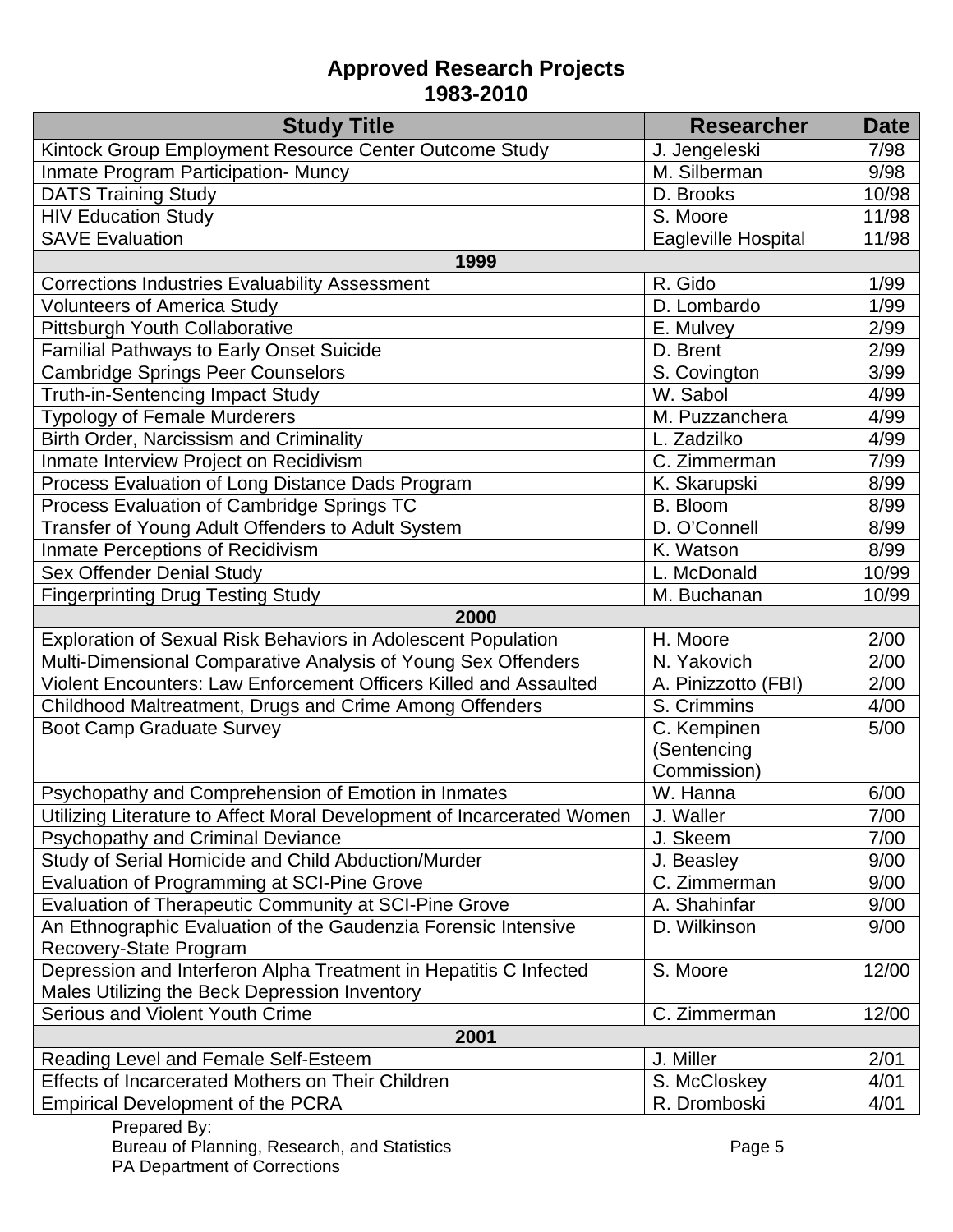| <b>Study Title</b>                                                                                               | <b>Researcher</b>     | <b>Date</b> |
|------------------------------------------------------------------------------------------------------------------|-----------------------|-------------|
| Measuring Anger in Prison Population Using ADS and PAI                                                           | M. Wydo               | 4/01        |
| Rate of Public Shelter Admission of Philadelphia Releases                                                        | Culhane               | 4/01        |
|                                                                                                                  | <b>Metraux</b>        |             |
| Research on Pathways to Desistance                                                                               | Mulvey                | 6/01        |
|                                                                                                                  | <b>Schubert</b>       |             |
| <b>Anticipated Life History Project</b>                                                                          | M. Yalch              | 6/01        |
| Involvement in CJS and Transition to Adulthood                                                                   | F. Furstenberg        | 8/01        |
| Validation of Conner's Adult ADHD Scale                                                                          | J. Gallas             | 11/01       |
| The Predictors of Burnout Among Correctional Officers                                                            | L. Homer              | 11/01       |
| 2002                                                                                                             |                       |             |
| <b>CROMISA (Community Reintegration of Mentally III and Substance</b>                                            | A. Danzer             | 4/02        |
| Abusing offenders) Evaluation                                                                                    |                       |             |
| What Makes a TC Effective and Causes Inmates to be Motivated to<br>Take Part and Engage in the Treatment Process | P. McGrain            | 4/02        |
| An Exploratory Study of Residential Treatment Centers for Female                                                 | <b>B.</b> Muscat      | 4/02        |
| Inmates in Pennsylvania                                                                                          |                       |             |
| The Information Use Environment For Women In Prison                                                              | A. White              | 7/02        |
| Examine Social And Economic Impacts Of SCI-SMR And SCI-LAU On                                                    | E. Imhoff             | 8/02        |
| <b>Somerset County</b>                                                                                           |                       |             |
| Comparison Of Locus Of Control (LOC) Scores Between Inmates And                                                  | J. Smee               | 11/02       |
| <b>The General Population</b>                                                                                    |                       |             |
| Teacher Perceptions Of The Classroom Behavior Of Inmates Enrolled                                                | M. Larson             | 11/02       |
| In Mandatory Education                                                                                           |                       |             |
| An Examination Of Differences In Personality Traits And Capacity For                                             | N. Shoss              | 12/02       |
| <b>Empathy Among Incarcerated Male Sex Offenders</b>                                                             |                       |             |
| 2003                                                                                                             |                       |             |
| <b>Recovery from Spiritual Injury</b>                                                                            | O. Brown              | 2/03        |
| <b>Teacher Burnout in the Corrections Setting</b>                                                                | J. Brown<br>D. Mandel | 1/03        |
| The Cognitive Assessment of Abusive Fathers                                                                      | <b>T.McKinley</b>     | 2/03        |
| Perceptions of Drug Addicted Female Parole Violators who Previously                                              |                       | 4/03        |
| Participated in Therapeutic Community Treatment Program                                                          | N. Steetle            | 4/03        |
| Does Masculinity Influence Female Criminal Behavior Compared to<br><b>Female Non-criminal Behavior?</b>          |                       |             |
| ESCAPe (Emotionally Secure Community Adaptation Program)                                                         | R. Thompson           | 3/03        |
| Who Am I? Where Have I Been? Where am I Going?: Exploring the                                                    | K. DaCosta            | 9/03        |
| Lives of Young Male Inmates                                                                                      |                       |             |
| Evaluation of Restrictive Intermediate Punishment (RIP)                                                          | J. Kramer             | 10/03       |
| A Family Study of Brain Behavior Relationships                                                                   | R. Gur                | 1/04        |
| Assessing the Financial Impact of the Gaudenzia FIR-st Residential                                               | S. Metraux            | 12/03       |
| Treatment Program in the Context of Prison Release and Community                                                 |                       |             |
| Outcomes for Released State Prisoners in Philadelphia                                                            |                       |             |
| Antisocial Personality Disorder, Borderline Personality Disorder,                                                | W. Wild               | 1/04        |
| Posttraumatic Symptomology and Childhood Abuse Among Female                                                      |                       |             |
| Inmates                                                                                                          |                       |             |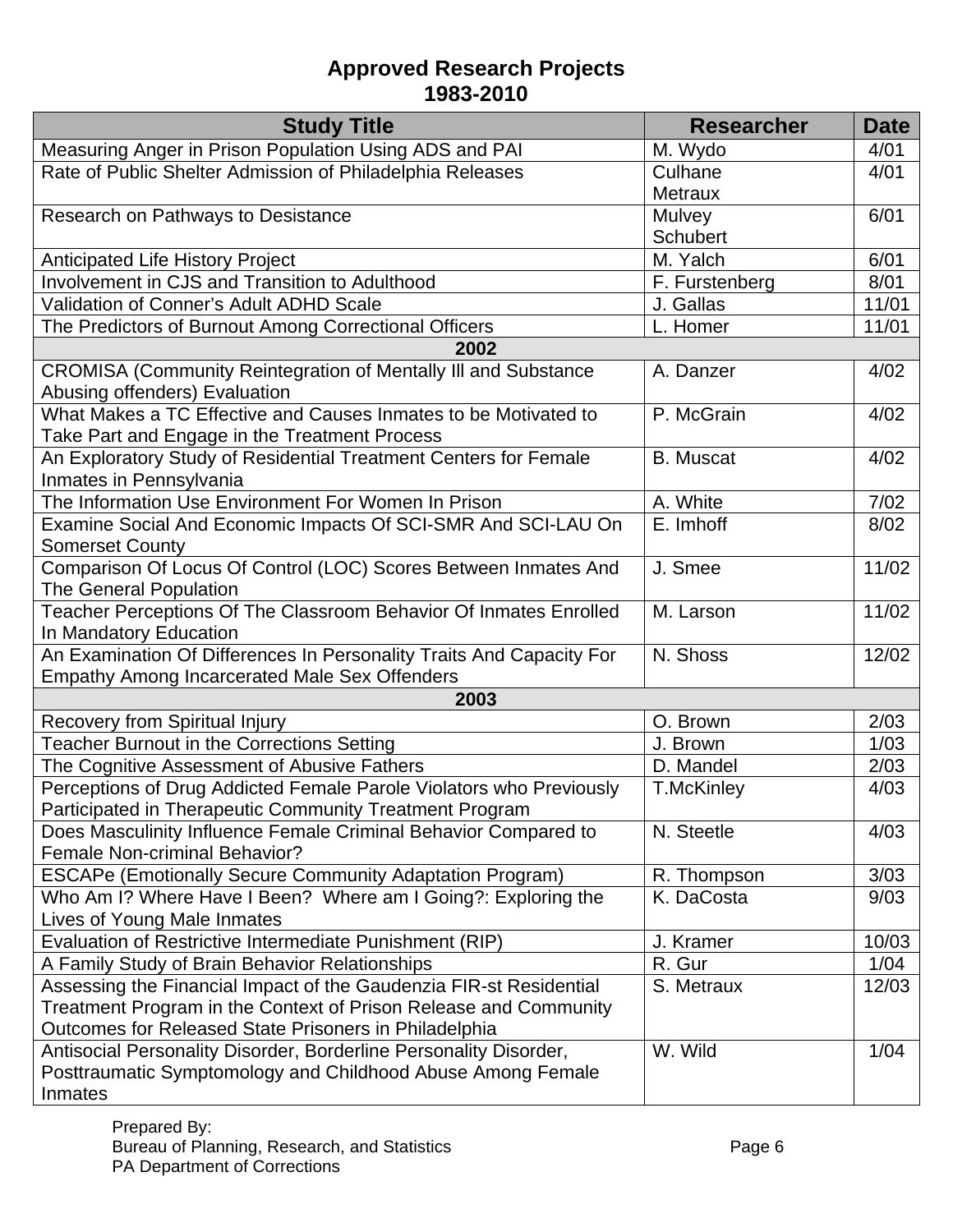| <b>Study Title</b>                                                                                                                                           | <b>Researcher</b> | <b>Date</b> |
|--------------------------------------------------------------------------------------------------------------------------------------------------------------|-------------------|-------------|
| 2004                                                                                                                                                         |                   |             |
| The Effects of Race and Socioeconomic Status on Sentencing of State                                                                                          | J. Tiller         | 3/04        |
| Prison Inmates in Pennsylvania                                                                                                                               |                   |             |
| What Are the Aggregate Effects of Incarceration?                                                                                                             | S. Levin          | 3/04        |
| Pre-Release Male Field Pilot Study                                                                                                                           | L. Icard          | 4/04        |
| An Exploratory Study of Anger in an Incarcerated Offender Population                                                                                         | R. Marsh          | 4/04        |
| Juvenile Life Without Parole Initiative                                                                                                                      | A. Phillips       | 5/04        |
| Instrumental and Reactive Components of Sexual Offenses as a<br><b>Function of Psychopathy</b>                                                               | A. Jabbour        | 7/04        |
| Prison & Rural Communities: Exploring Economic Impact & Community<br>Satisfaction                                                                            | K. Courtright     | 6/04        |
| Predicting Misconducts Among Young Adult Male Inmates Using the<br><b>LSI-R and PAI</b>                                                                      | D. Swoboda        | 7/04        |
| Empowering Women Inmates: An Exploratory Study of a Prison<br>Therapeutic Community and Its Impact on the Coping Skills of<br><b>Substance Abusing Women</b> | D. McDonald       | 9/04        |
| Development of a Multi-Domain Assessment Tool for Released Inmates                                                                                           | S. Belenko        | 10/04       |
| Portrait of Offender Reentry in Allegheny County                                                                                                             | J. Pierce         | 12/04       |
| Attitudes of Facility Employees Toward the Treatment and<br><b>Rehabilitation of Juveniles</b>                                                               | R. Terranova      | 1/05        |
| <b>Assessment of Greed</b>                                                                                                                                   | M. Fox            | 12/04       |
| Fiscal Evaluation of Allegheny County Mental Health Court                                                                                                    | J. Engberg        | 12/04       |
| <b>Culture of Prison Rape</b>                                                                                                                                | M. Fleisher       | 12/04       |
| 2005                                                                                                                                                         |                   |             |
| Impact of Incarceration on the Elderly                                                                                                                       | S. Maitland       | 1/05        |
| Ethnographic Study of Religion in Prison                                                                                                                     | J. Dubler         | 2/05        |
| Evaluation of Women and Children Reentry Project                                                                                                             | E. Brown          | 2/05        |
| Understanding Educational Reform from Another Perspective                                                                                                    | A. Carr-Chellman  | 2/05        |
| Evaluation of OVA's Mediation Program for Victims of Violent Crime                                                                                           | K. Buckley        | 2/05        |
| <b>Communicating Social Support Behind Bars</b>                                                                                                              | F. Huber          | 3/05        |
| Factors Influencing Health Behaviors of Incarcerated And Community<br>Dwelling Older Men                                                                     | S. Loeb           | 3/05        |
| Evaluation and Demonstration to Assess Behavior Patterns/Indicators/<br><b>Outcomes</b>                                                                      | A. Brown          | 5/05        |
| Suicidal Behavior in Incarcerated Men in the PADOC                                                                                                           | G. Estadt         | 7/05        |
| Pilot Test of Introduction to Civil World (ICW) Program                                                                                                      | J. Cacciola       | 8/05        |
| Relationship Between Emotional Intelligence and Demographic<br>Variables for Incarcerated Males in PA                                                        | H. Moore          | 10/05       |
| What Types of Professional Development are Most Relevant to the<br>Needs of Corrections Educators at SCI Huntingdon                                          | D. Susko          | 10/05       |
| Body Image and Eating Disturbances in Incarcerated Women: A<br><b>Comparative Study</b>                                                                      | C. Howard         | 11/05       |
| Perceived Perceptions of Criminality in Male Criminal and Non-Criminal<br>Populations                                                                        | K. Strosko        | 12/05       |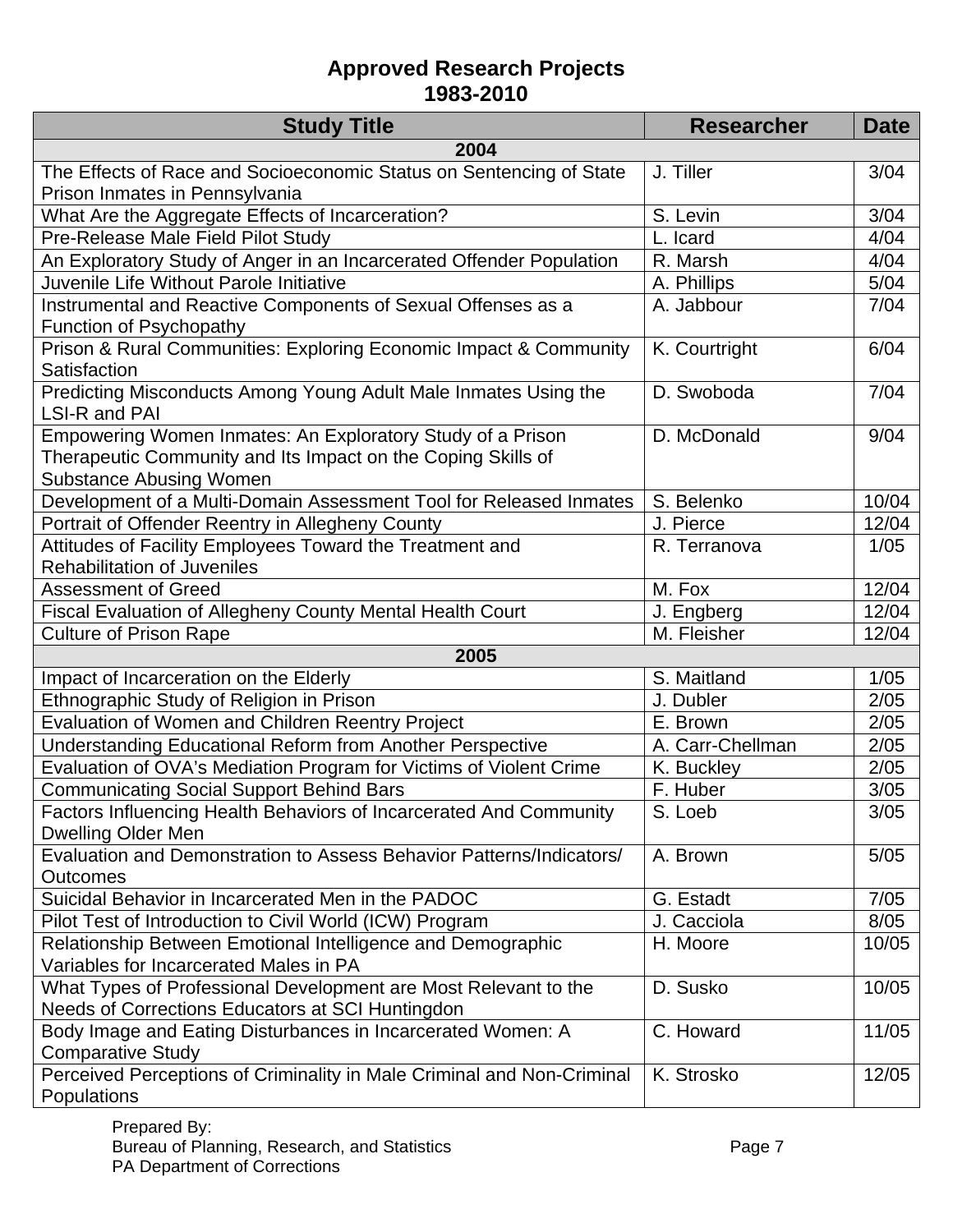| <b>Study Title</b>                                                                               | <b>Researcher</b>                | <b>Date</b> |
|--------------------------------------------------------------------------------------------------|----------------------------------|-------------|
| Sexual Offenders and Their Use of Defense Mechanisms                                             | J. Satterlee                     | 12/05       |
| A Comparative Analysis of Women's Mental Health Needs Within the                                 | K. Houle                         | 12/05       |
| Ontario Correctional System Versus the Pennsylvania Correctional                                 |                                  |             |
| System                                                                                           |                                  |             |
| A Comparison of Sexually Violent Predators and Sex Offenders Not                                 | <b>B.</b> Blasko                 | 12/05       |
| Meeting Sexually Violent Predator Status                                                         |                                  |             |
| 2006                                                                                             |                                  |             |
| Factors Influencing the Health-Promotion Behaviors of Older Male                                 | S. Loeb                          | 2/06        |
| <b>Inmates</b>                                                                                   |                                  |             |
| The Twentieth Century History of Eastern State Penitentiary                                      | R. Fulmer                        | 3/06        |
| Length of Employment and Personality Factors in Predicting                                       | N. McKee                         | 3/06        |
| Aggression in Correctional Officers                                                              |                                  |             |
| Can Individuals Develop an Addiction to the Behavior or Lifestyle                                | M. Gardiner                      | 4/06        |
| <b>Associated with Distributing Narcotics</b>                                                    |                                  | 4/06        |
| The Conditions of Hope in Prisons<br>The Relationship Between Posttraumatic Stress Disorder      | <b>B.</b> Sheckler<br>J. Yarnell | 4/06        |
|                                                                                                  |                                  |             |
| Symptomotology and Female Criminal Behavior: Is Substance Use a<br><b>Mediator or Moderator?</b> |                                  |             |
| The Characteristics of Incarcerated African American Male Sexual                                 | T. Rowell                        | 6/06        |
| <b>Assault Victims and Perpetrators</b>                                                          |                                  |             |
| Through The Eyes of Offenders: Perceptions of Delinquency and the                                | F. Butler                        | 6/06        |
| <b>Response to Delinquent Behavior</b>                                                           |                                  |             |
| Social Capital and It's Potential as a Reentry Asset                                             | N. Wolff                         | 6/06        |
| Twenty-five Years of Change: Examining Changes in Inmate Attitudes,                              | A. Zumpetta                      | 7/06        |
| Behaviors, and Cultural Values Over A Quarter Century                                            |                                  |             |
| Religiosity and Role Models as Mediators of Adult Criminality                                    | S. Bridge                        | 7/06        |
| The Interpersonal Relationships of Child Molesters and Their Wives                               | A. Taroli                        | 9/06        |
| and Girlfriends                                                                                  |                                  |             |
| From Prison to Home: A GIS Analysis of the Impact Of Prisoner                                    | K. Reeves                        | 10/06       |
| Reentry on Urban Communities in the Commonwealth                                                 |                                  |             |
| The Anonymity of Black Serial Killers                                                            | A. Branson                       | 11/06       |
| Reckonings: Cultures of Reading in Women's Prisons                                               | M. Sweeney                       | 11/06       |
| 2007                                                                                             |                                  |             |
| Investigation of a Transformation Model for Reducing Re-offending                                | <b>Kay Harris</b>                | 1/07        |
| <b>Among Persons Under Correctional Supervision</b>                                              |                                  |             |
| Evaluation of the Inside-Out Program                                                             | <b>Kerry Dunn</b>                | 4/07        |
| Philadelphia Re-Entry Community Capacity: Appraisal and                                          | Ram Cnaan                        | 5/07        |
| Development                                                                                      |                                  |             |
| The Relationship Between Parental Styles and Impulsive Aggression in                             | <b>Margaret Goodwin</b>          | 4/07        |
| African American Young Adults                                                                    |                                  |             |
| Patterns of Exposure to Pornography Among Offenders and Non-                                     | Stephanie Robilotta              | 5/07        |
| <b>Offenders</b>                                                                                 |                                  |             |
| Does Education Benefit the Student with Special Needs While                                      | Terri L. Pflueger                | 6/07        |
| Incarcerated from an Inmate's Perspective                                                        |                                  |             |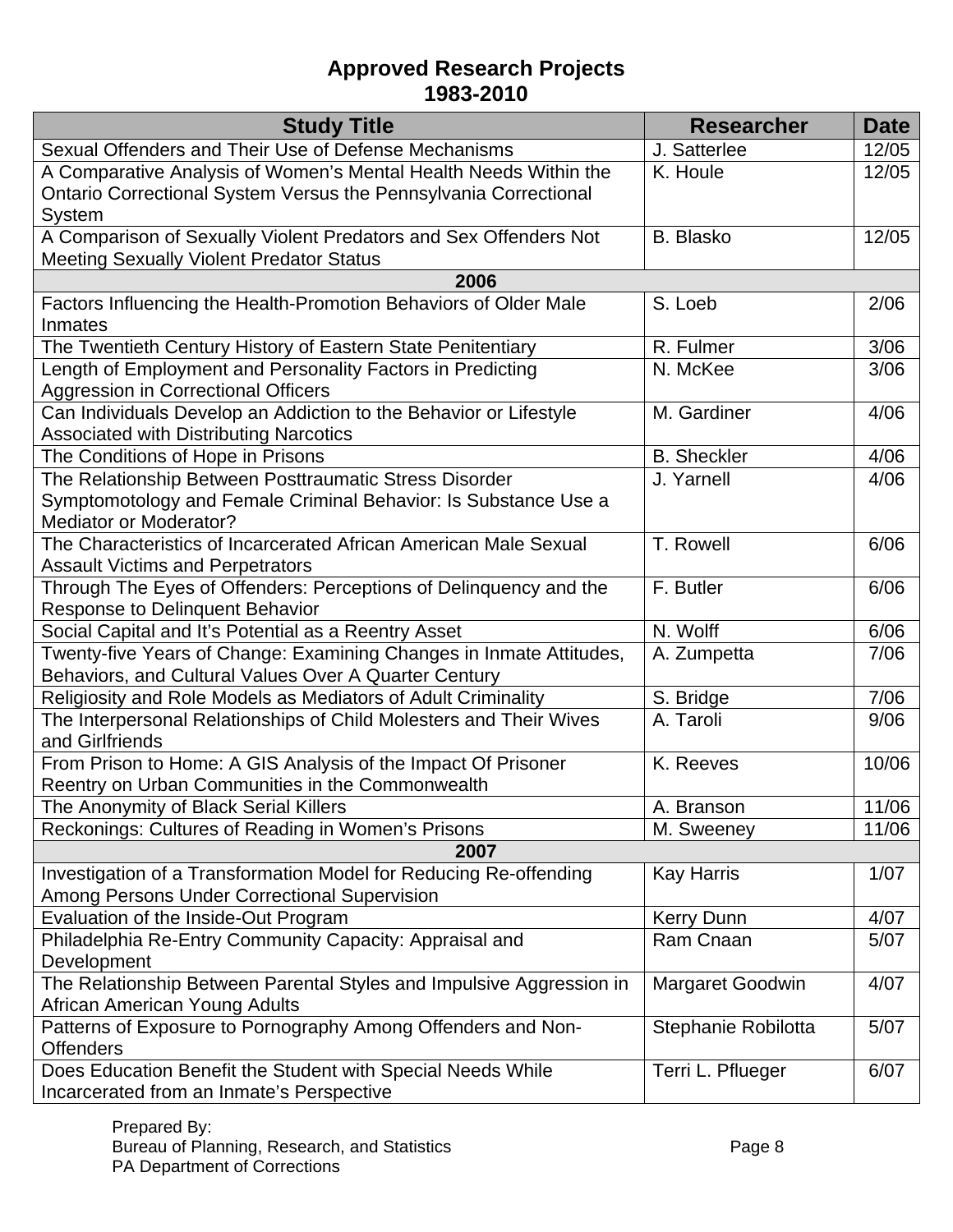| <b>Study Title</b>                                                        | <b>Researcher</b>          | <b>Date</b> |
|---------------------------------------------------------------------------|----------------------------|-------------|
| Chaplains in Pennsylvania                                                 | Harry R. Dammer            | 6/07        |
| Do Prisoners Who Participate in the "Puppies Behind Bars" Program         | Penelope Sheetz            | 6/07        |
| Possess a Higher Sense of Self-Esteem Than Prisoners Who Do Not           |                            |             |
| Participate in the Program?                                               |                            |             |
| Growing Old in Prison                                                     | Elissa Kozlov              | 6/07        |
| Correctional Response to Terrorism: Organizational Change and             | <b>Bert Useem</b>          | 12/07       |
| <b>Strategies</b>                                                         |                            |             |
| Correctional Educators Perspectives of Curriculum Development in          | Diana Vereen               | 12/07       |
| <b>Prison Education</b>                                                   |                            |             |
| HIV Prevention with HIV+ Incarcerated Men                                 | Larry Icard                | 12/07       |
| 2008                                                                      |                            |             |
| The Effects of the Lifers' Association within a Pennsylvania Correctional | <b>Nichole Phiambolis</b>  | 2/08        |
| Facility                                                                  |                            |             |
| Women Inmates Self-Managing Health: A Health Disparity Intervention       | Susan J. Loeb              | 3/08        |
| The Effectiveness of Psychiatric Treatment on Mentally III Inmates        | Kirby Adams Huffman        | 4/08        |
| Multi-Prong Approaches to Strengthening Internet Child Safety             | <b>Robert Prentky</b>      | 5/08        |
| Evaluation of the Youth Violence Reduction Partnership                    | <b>Peter Mulcahy</b>       | 2/08        |
| Substance Problems from Adolescence Through Young Adulthood               | Christopher S. Martin      | 4/08        |
| Clinical Indicators of Sexual Violence in Correctional Facilities         | Drew Voetsch               | 2/08        |
| <b>Surveillance System Pilot Study Protocol</b>                           |                            |             |
| Fragile Families and Child Wellbeing Study                                | <b>Kate Bartkus</b>        | 7/08        |
| The Role of the Therapeutic Alliance in Sex Offender Treatment            | <b>Brandy Blasko</b>       | 4/08        |
| <b>Employment Intervention for Offenders</b>                              | <b>Lillian Riley</b>       | 6/08        |
| Comparisons of the Motivations of Inmates in Educational Programs         | <b>Barbara Brown</b>       | 6/08        |
| <b>PREA Risk Assessment Project</b>                                       | <b>William Stone</b>       | 6/08        |
| National Longitudinal Study of Adolescent Health Wave IV                  | Amanda Meehan              | 9/08        |
| Pittsburgh Youth Study                                                    | <b>Robert Cotter</b>       | 11/08       |
| Intergenerational Incarceration                                           | Pedro Dupre                | 12/08       |
| 2009                                                                      |                            |             |
| National Longitudinal Survey of Youth 1979                                | Vicki Wilmer               | 3/09        |
| Perceptions of Parenting and Women                                        | <b>Courtney Meyer</b>      | 2/09        |
| Satisfaction with Recreational Activities Among Incarcerated Mentally III | <b>Stacey Stangline</b>    | 5/09        |
| Inmates                                                                   |                            |             |
| <b>Employment Intervention for Offenders</b>                              | Nicole Recchilongo         | 3/09        |
| An Assessment of Correctional Officers' Treatment Orientation and         | Jennifer Lasswell          | 5/09        |
| Perceptions of Professionalism                                            |                            |             |
| National Longitudinal Survey of Youth 1997 (NLSY97)                       | <b>Lauren Seward</b>       | 5/09        |
| Using Positive Selves with Parenting Education at a Northwestern          | <b>Shannon Rittenhouse</b> | 6/09        |
| Pennsylvania State Correctional Institution for Inmate Fathers            |                            |             |
| A Survey Assessment of Prison Inmates' Knowledge About the Death          | <b>Josh Rolnick</b>        | 11/09       |
| Penalty in Both Death Penalty and Non-Death Penalty Jurisdictions         |                            |             |
| Infusing End-of-Life Care into Complex Organizations: The Prison          | Susan Loeb                 | 11/09       |
| Study                                                                     |                            |             |